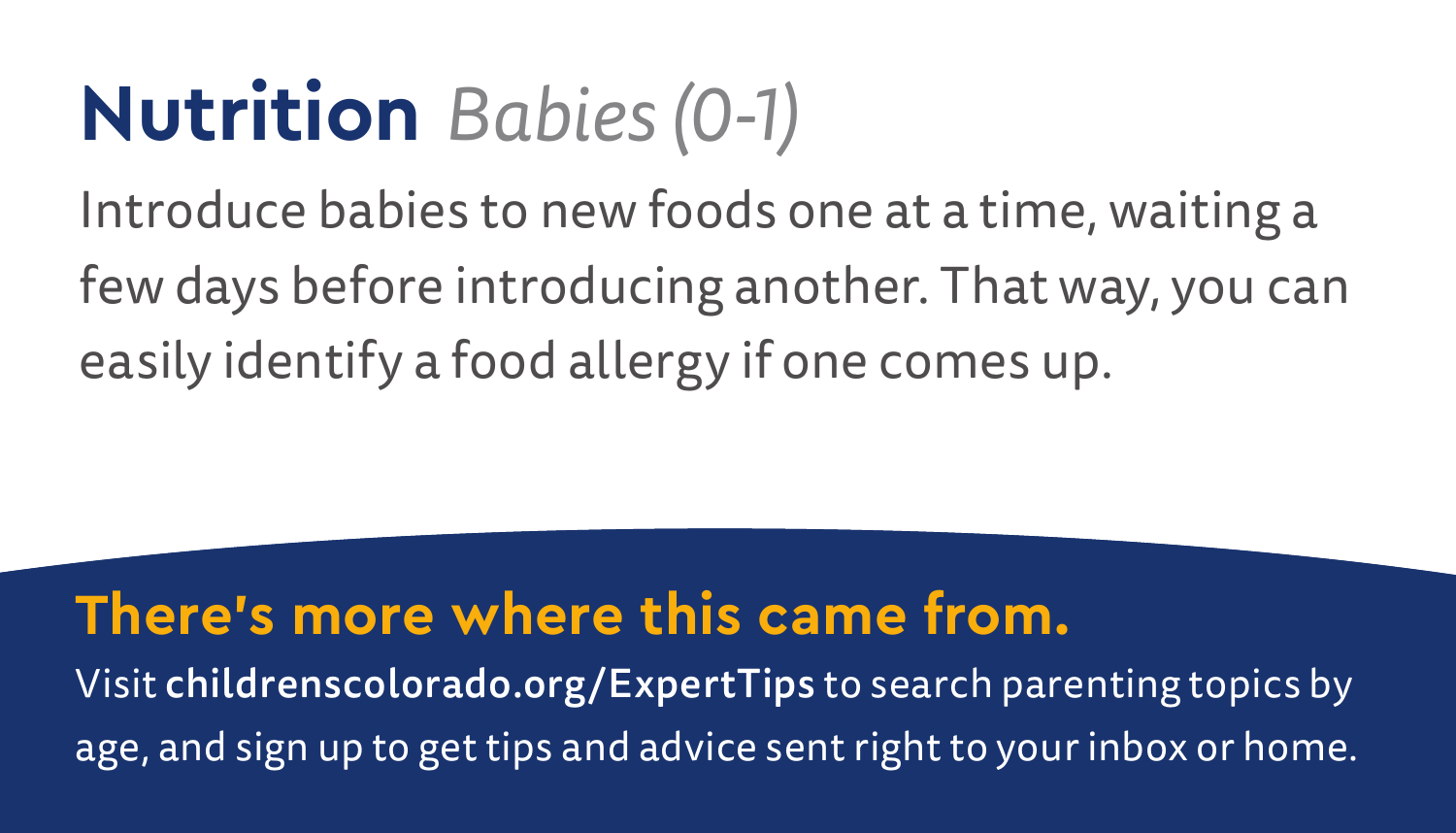### **Behavior** *Babies (0-1)*

Sometimes a baby is just really upset, and there's nothing you can do about it. In those moments, it's OK to just to set the baby down in a safe place like a crib or bassinet, leave the room, take a break and calm down.

#### **There's more where this came from.**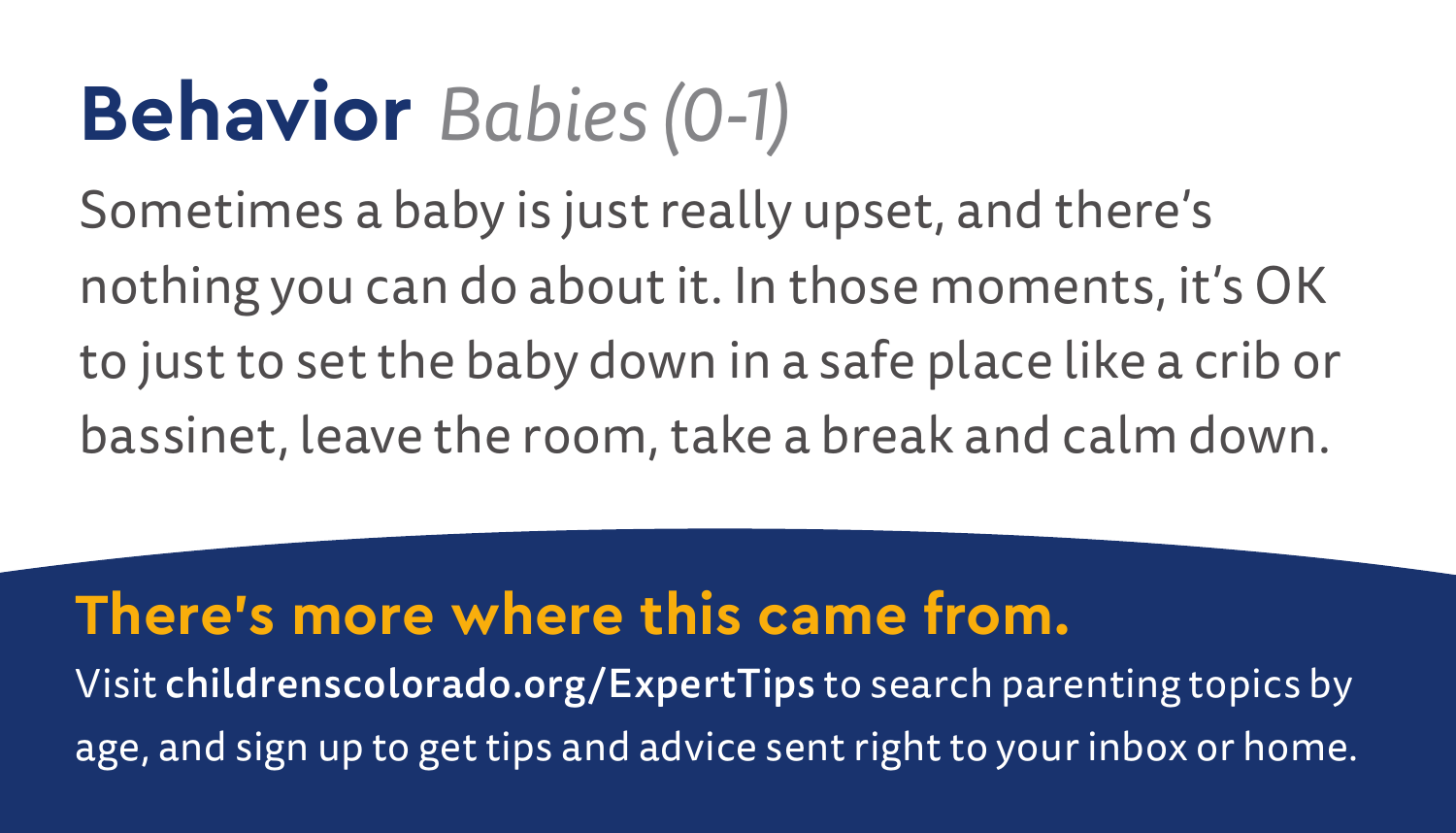### **Sleep** *Babies (0-1)*

For their first year, babies need a specific safe sleep environment: on their back; on a firm surface free of loose bedding, pillows, blankets, stuffed animals, bumpers or toys; and wearing a sleep sack or onesie.

#### **There's more where this came from.**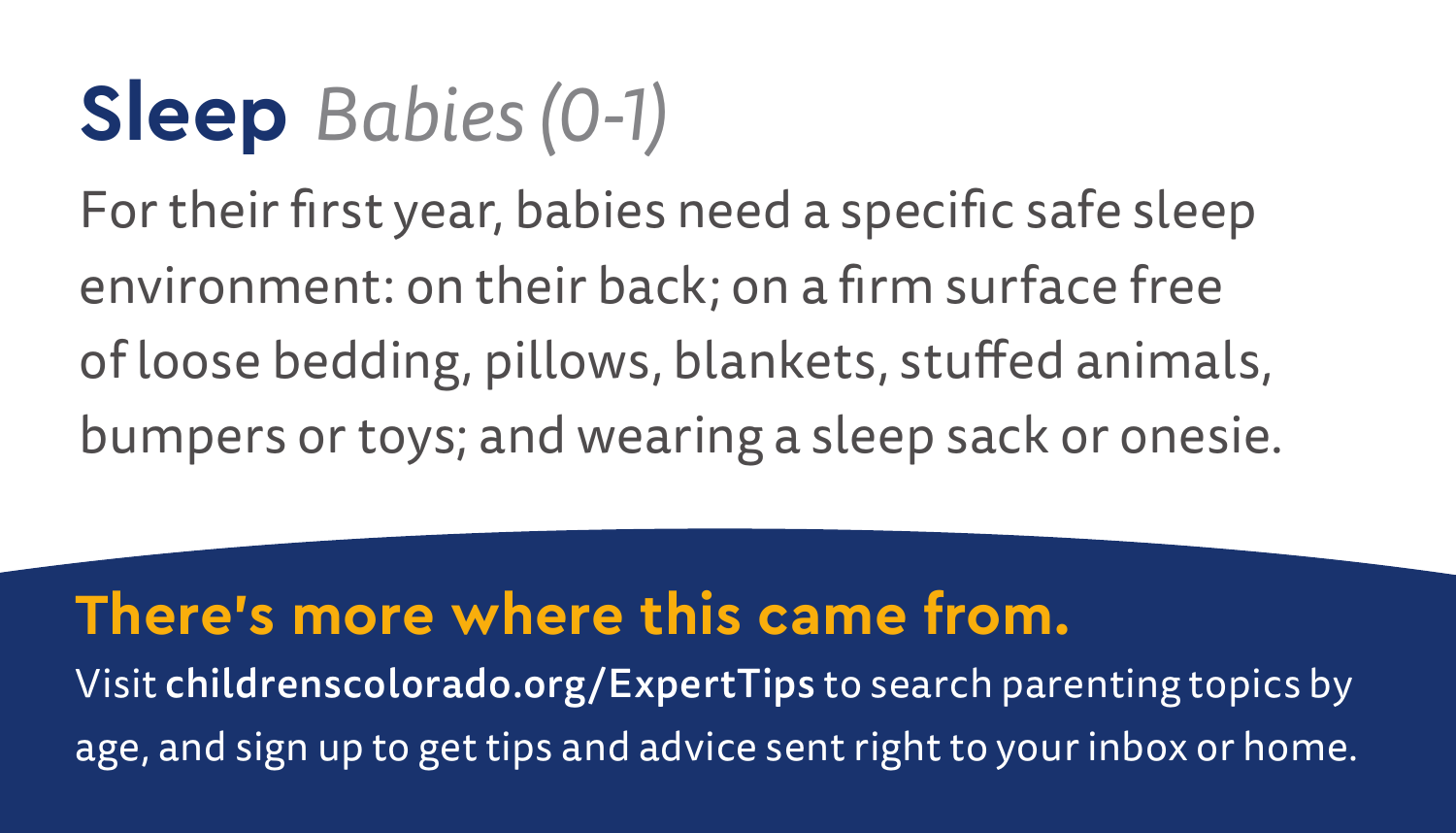## **Sports & Play** *Babies (0-1)*

A baby's brain is more primed to learn and interact than at any other point in their life. When you talk, play, smile, touch, cuddle and read to your baby, you influence how their brain is developing.

#### **There's more where this came from.**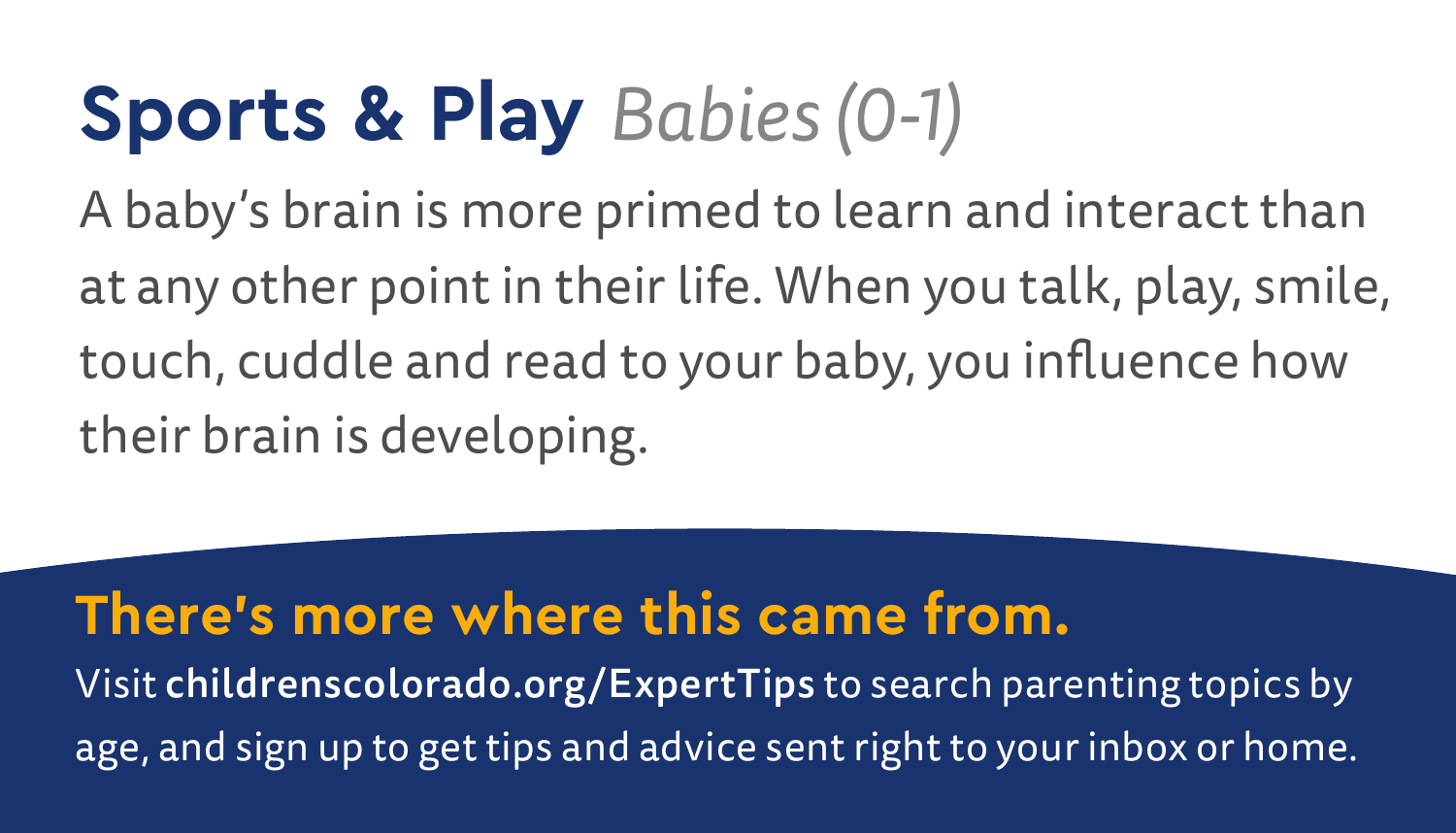# **Technology** *Babies (0-1)*

Babies need and learn from face-to-face, human interaction. It's a good idea to hold off on introducing technology for as long as possible.

#### **There's more where this came from.**